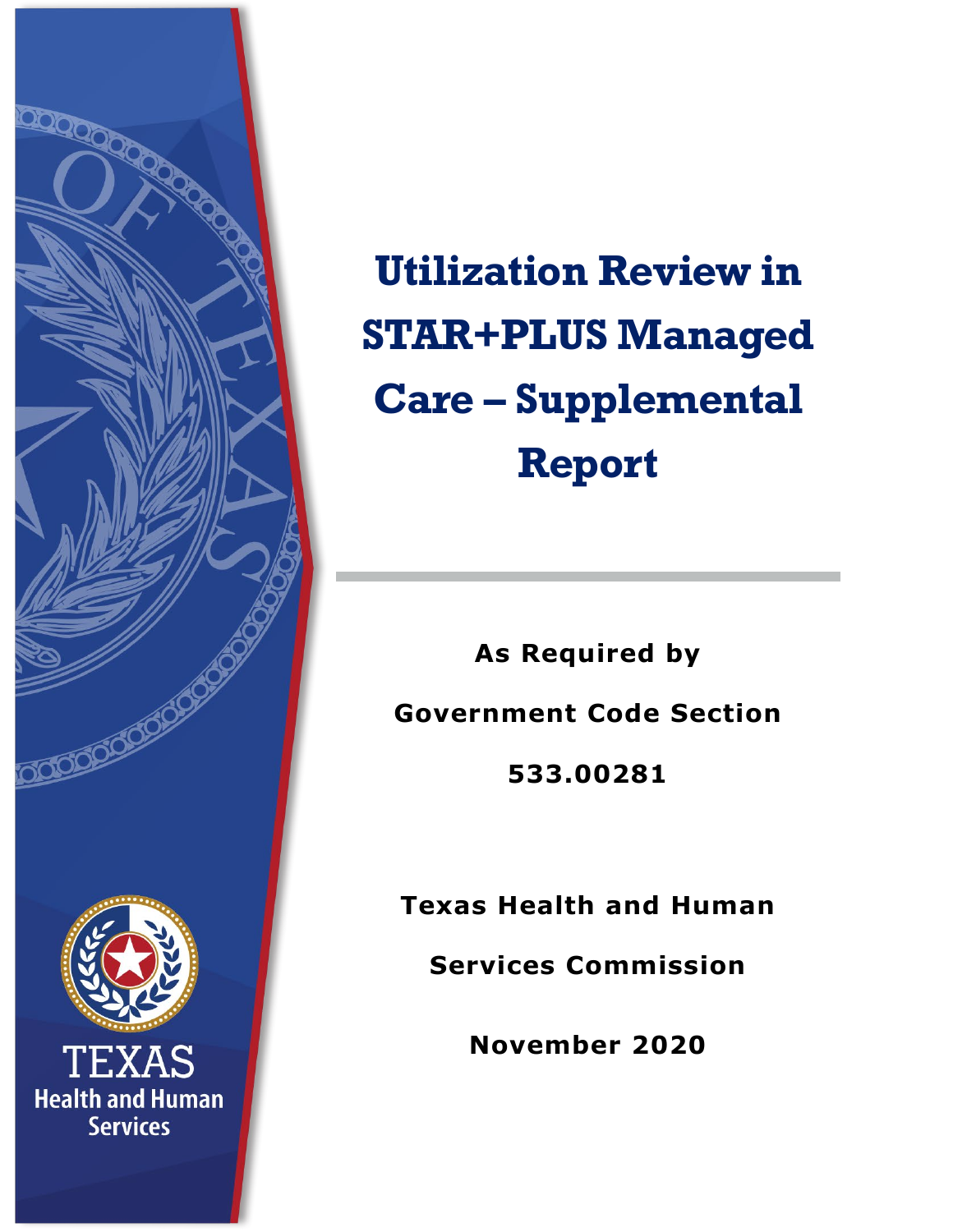# **Contents**

|  | 4. Fiscal Year 2019 HCBS Utilization Review Activities 9 |  |  |
|--|----------------------------------------------------------|--|--|
|  |                                                          |  |  |
|  |                                                          |  |  |
|  |                                                          |  |  |
|  |                                                          |  |  |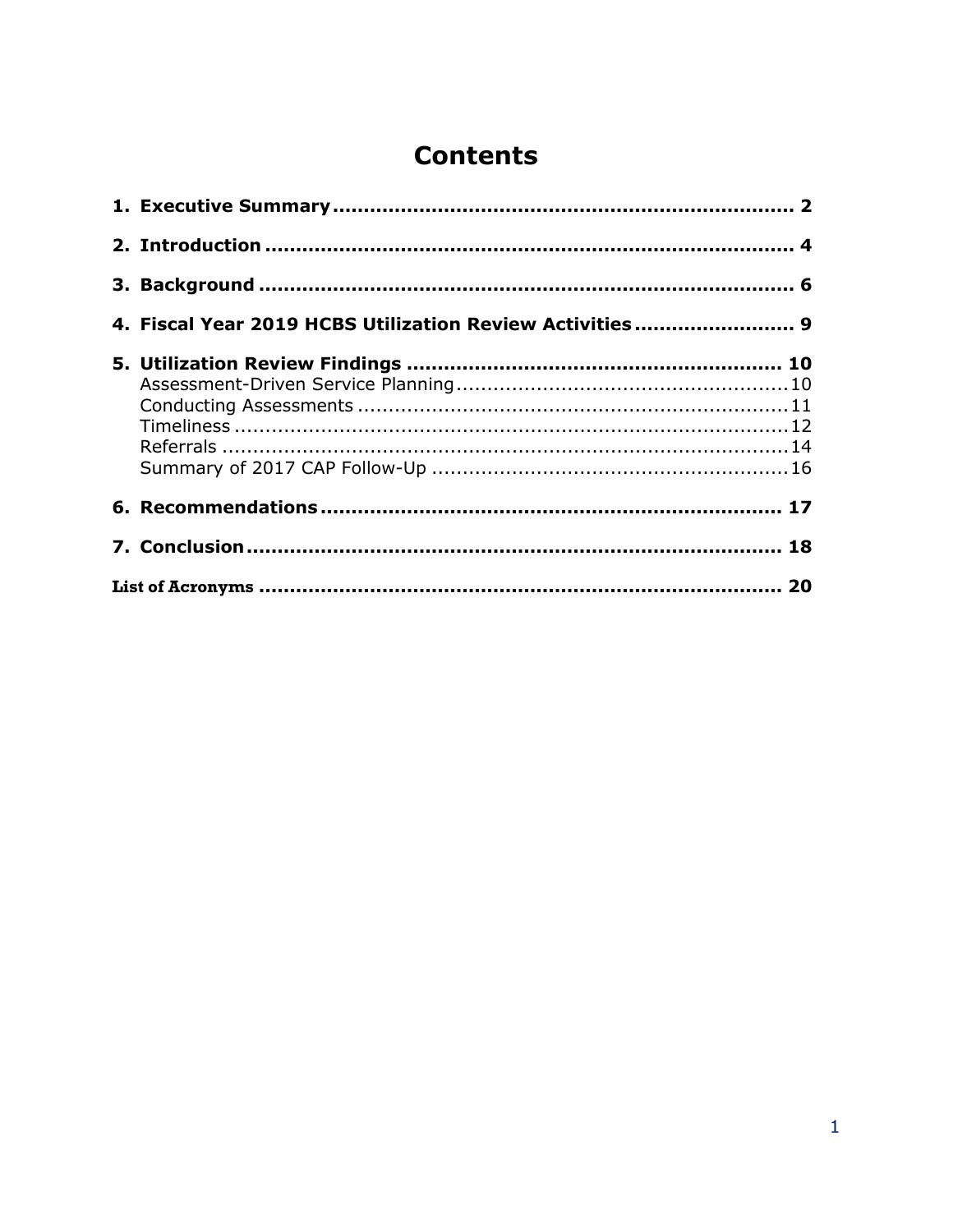### <span id="page-2-0"></span>**1.Executive Summary**

The Health and Human Services Commission (HHSC) submits the *Utilization Review in STAR+PLUS Managed Care* report in compliance with Texas Government Code, Section 533.00281(d). Per Section 533.00281, HHSC must use a utilization review (UR) process to examine how Medicaid managed care organizations (MCOs) participating in STAR+PLUS determine whether to enroll a member in the STAR+PLUS Home and Community Based Services (HCBS) program.

The STAR+PLUS Medicaid managed care program serves adults who are eligible for supplemental security income (SSI) and those over age 65. STAR+PLUS provides acute care, pharmacy services, and long-term services and supports (LTSS). Some members are eligible to receive enhanced LTSS in the community as an alternative to care in a nursing facility through the STAR+PLUS HCBS program.

HHSC staff complete utilization reviews annually to determine if MCOs are correctly assessing and enrolling members in STAR+PLUS HCBS and providing needed services. Based on findings of non-compliance in fiscal year 2017, MCOs were placed on corrective action plans (CAPs). Fiscal year 2019 reviews by HHSC focused on confirming the MCO's interventions to correct areas of non-compliance.

The fiscal year 2019 HCBS reviews, previously reported by HHSC in December 2019[1,](#page-2-1) revealed improvement in compliance with the STAR+PLUS HCBS program criteria of documenting a justification for at least one waiver service and in the completion of the contractually required assessments and service planning documents. MCOs also demonstrated improvement from the fiscal year 2017 review in the area of timeliness for the follow-up and initial assessments and reassessments. However, the review indicates areas of non-compliance remain.

Key findings of the fiscal year 2019 reviews include:

1

● Continued improvement by all MCOs in documenting a justification for at least one HCBS service.

<span id="page-2-1"></span><sup>1</sup> Utilization Review in STAR+PLUS Managed Care: [https://hhs.texas.gov/sites/default/files/documents/laws-regulations/reports](https://hhs.texas.gov/sites/default/files/documents/laws-regulations/reports-presentations/2019/utilization-review-star-plus-medicaid-managed-care-dec-2019.pdf)[presentations/2019/utilization-review-star-plus-medicaid-managed-care-dec-2019.pdf](https://hhs.texas.gov/sites/default/files/documents/laws-regulations/reports-presentations/2019/utilization-review-star-plus-medicaid-managed-care-dec-2019.pdf)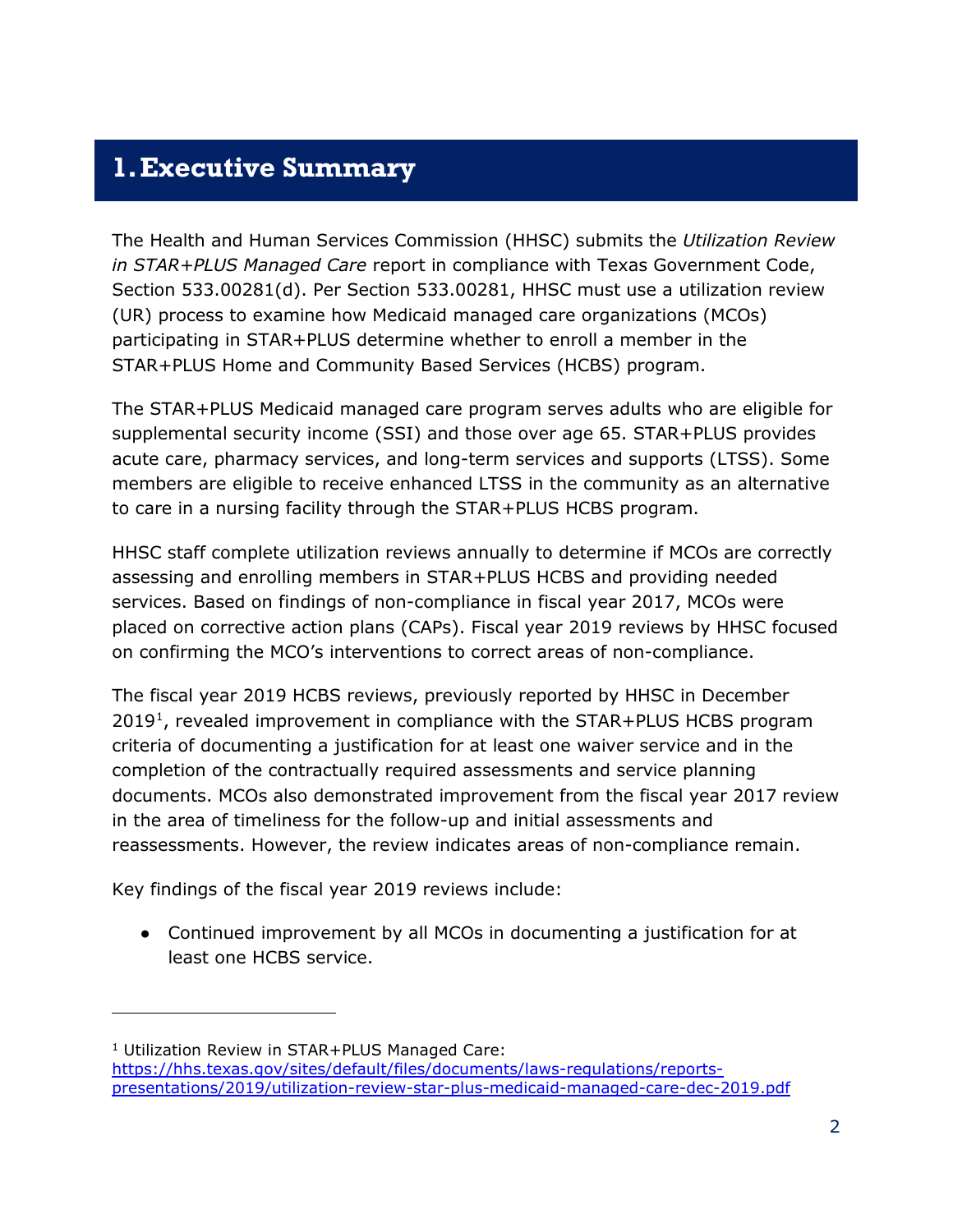- Performance above 80% in the completion of the contractually required medical and functional assessments and service planning documents/forms.
- Continued issues related to compliance with the requirement for a four-week follow up-call.

Based on the findings in 2019, HHSC recommends MCOs continue corrective action to ensure coordinated care for members. HHSC also recommends MCOs perform follow-up and document follow-up attempts for needs/services that are identified to ensure services are delivered.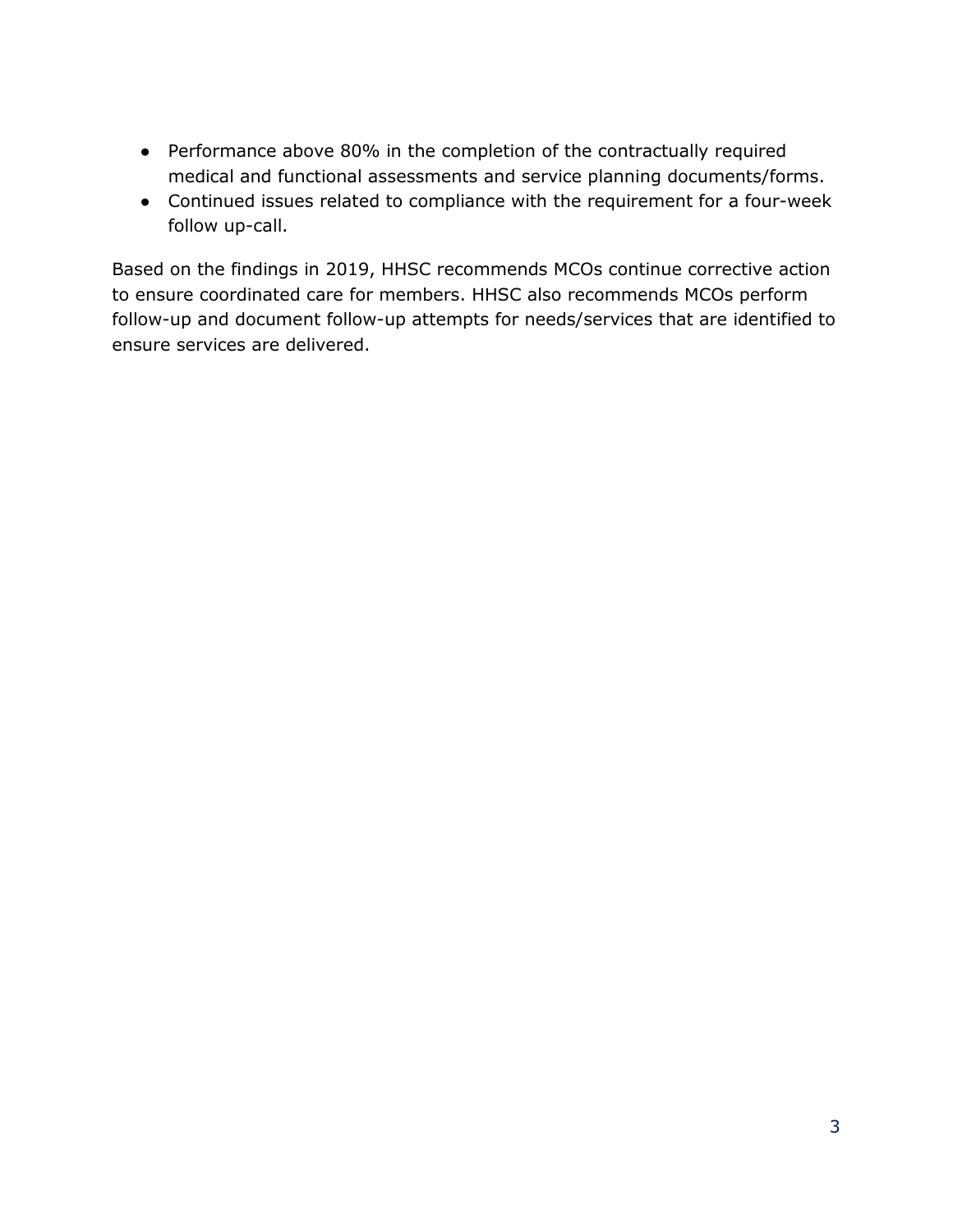### <span id="page-4-0"></span>**2.Introduction**

Texas Government Code Section 533.00281 requires HHSC to conduct utilization reviews (UR) in STAR+PLUS. These reviews focus on the STAR+PLUS Home and Community Based Services (HCBS) program to ensure appropriated funds are spent effectively to provide needed community-based services as an alternative to care in a nursing facility. HHSC must submit an annual report which:

- summarizes the results of utilization reviews conducted during the preceding fiscal year;
- provides analysis of errors or issues by each reviewed Medicaid managed care organization (MCO); and
- extrapolates findings and makes recommendations for improving the efficiency of the program.

HHSC submitted a report to the legislature in December 2019 based on findings through quarter three of fiscal year 2019. At that time, the findings from quarter four were not final. This supplemental report includes findings from the full fiscal year 2019 review.

The statute requires HHSC to investigate each MCO's procedures for determining whether an individual should be enrolled in STAR+PLUS HCBS, including the conduct of assessments and related records. It also grants HHSC the discretion to determine topics the UR process examines.

In fiscal year 2017, a statistically valid sample of the STAR+PLUS HCBS population was reviewed. The 2018 HCBS review included a sample of STAR+PLUS HCBS members, both initial and reassessments in the highest resource utilization groups (RUG) with an ISP start date of November 1, 2017. The issues identified in the 2018 review were similar to the 2017 review findings since corrective action plans had not yet been fully implemented. The fiscal year 2019 HCBS review was conducted as a follow-up to the fiscal year 2017 HCBS review and to measure if the interventions implemented by MCOs to address findings corrected the areas of noncompliance. Performance standards and measures focused the review on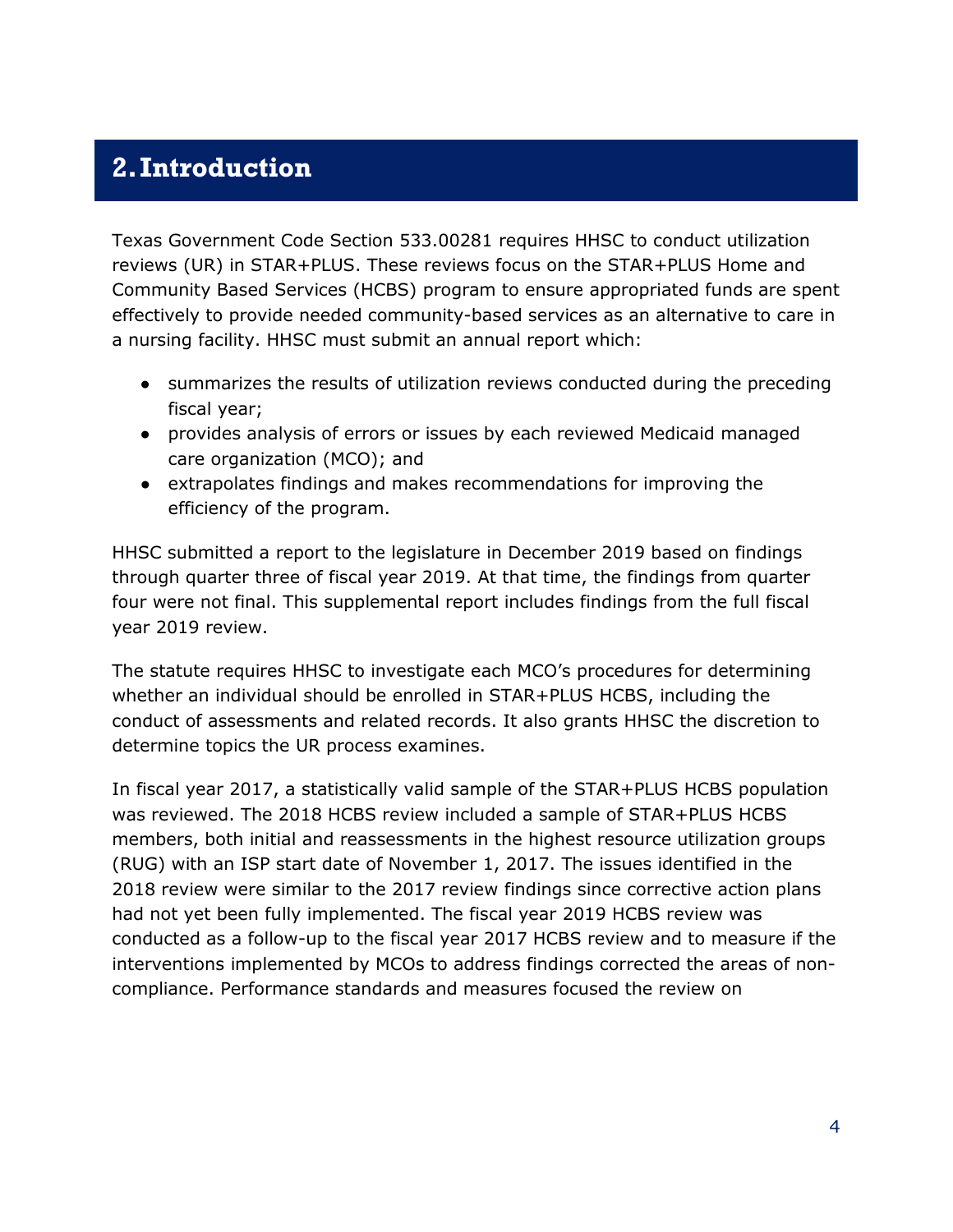contractual requirements for the conduct of assessment, assessment driven service planning<sup>[2](#page-5-0)</sup>, timeliness, and service delivery.

l

<span id="page-5-0"></span><sup>&</sup>lt;sup>2</sup> Assessment driven service planning requires MCOs to address identified needs from required assessments, service planning documents, and other MCO documentation.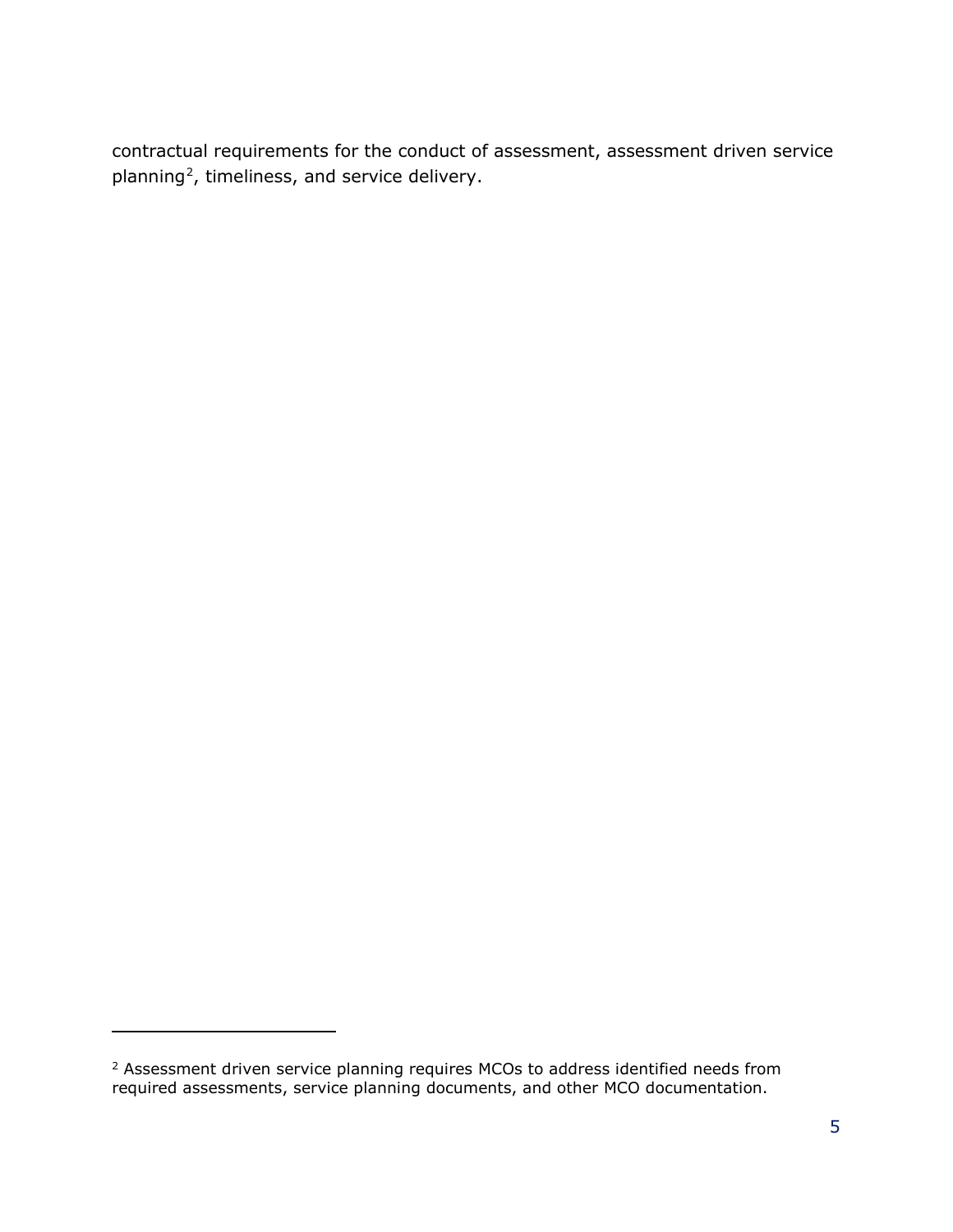## <span id="page-6-0"></span>**3.Background**

The STAR+PLUS program integrates the delivery of acute care, pharmacy and longterm services and supports through a managed care organization. STAR+PLUS serves individuals who:

- are age 65 or older,
- are age 21 and older with a disability who receive supplemental security income (SSI) or SSI-related Medicaid,
- are enrolled in the Medicaid for Breast and Cervical Cancer program,
- are residing in a nursing facility and eligible for Medicaid, or
- meet the income and eligibility requirements for the STAR+PLUS HCBS program.

The STAR+PLUS HCBS program is available to individuals enrolled in STAR+PLUS or who are released from the program's interest list and meet the following criteria<sup>[3](#page-6-1)</sup>: income requirements; level of care for a nursing facility admission; have an unmet need for at least one program service; and can safely be served in the community. Individuals enrolled in a STAR+PLUS MCO, referred to as members, or their legally authorized representative, can request an assessment. Alternatively, an MCO may determine the member would benefit from the program and initiate the assessment process with the member's consent. Individuals in the community, not otherwise eligible for Medicaid, can request to be assessed for the program by being placed on an interest list. Individuals on the interest list are assessed on a first-come, first-served basis when an opening for the program is available. STAR+PLUS HCBS is also available to members enrolled in the Texas Dual Eligible Integrated Care Demonstration Project (Dual Demonstration).

Service coordination, a contractually required key element of the STAR+PLUS program, is provided by a registered nurse for members in the STAR+PLUS HCBS program. The MCO service coordinator is responsible for assessing a member's needs, developing a service plan to address those needs, coordinating timely access to covered services for members, and coordinating services provided by third party resources. For members in the STAR+PLUS HCBS program, covered services

1

<span id="page-6-1"></span><sup>3</sup> Chapter 353, Texas Administrative Code, Section 353.1153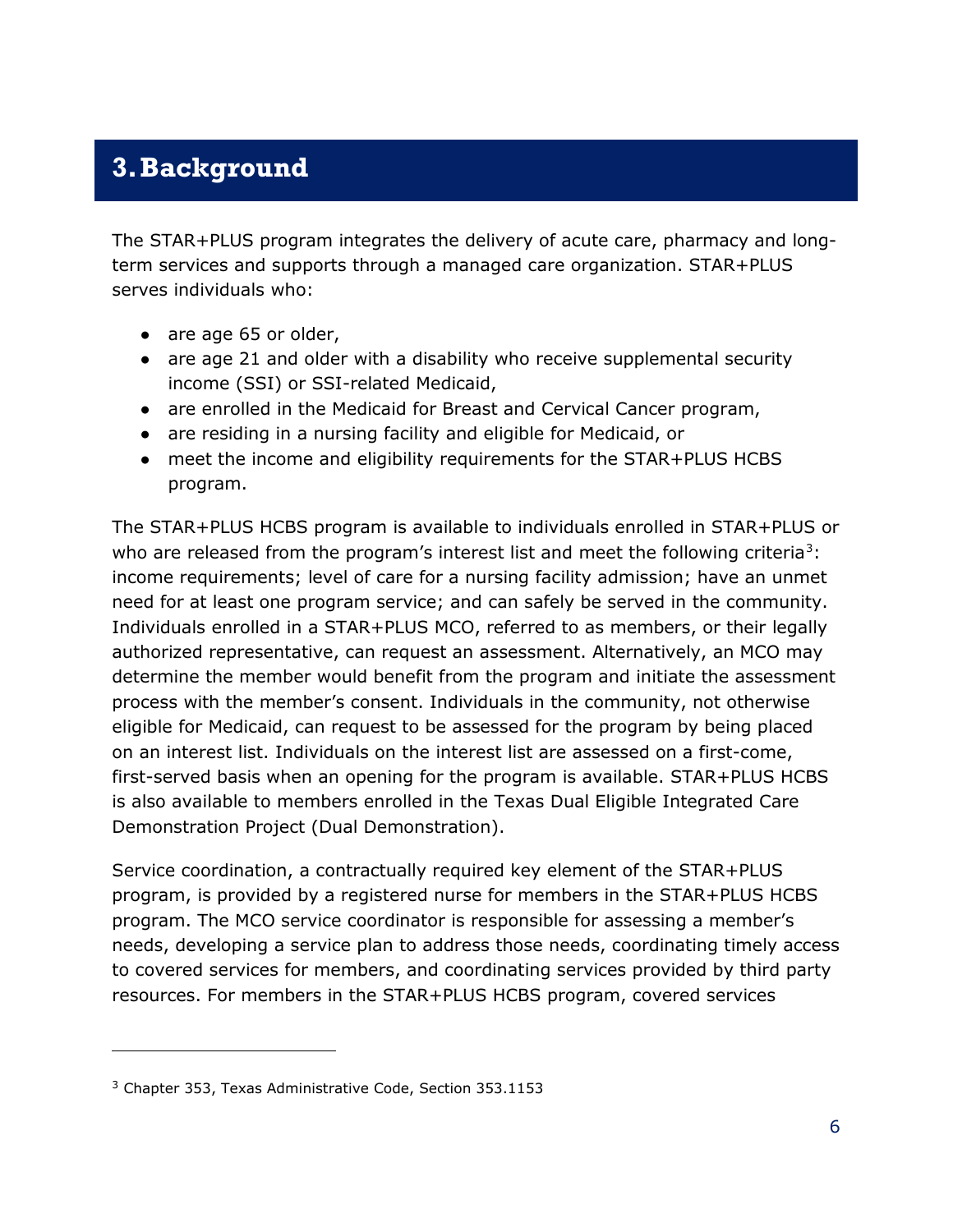include enhanced LTSS such as:

- Personal assistance services
- Respite in- or out-of-home
- Nursing services (in-home)
- Emergency response services
- Home-delivered meals
- Minor home modifications
- Adaptive aids and medical equipment
- Medical supplies
- Habilitative Therapies (physical, occupational, and speech)
- Dental services
- Supported employment
- Employment assistance
- Cognitive rehabilitation therapy
- Transition assistance services
- Financial management services
- Assisted living
- Adult foster care

UR is crucial to ensure MCOs meet contractual obligations and provide members with the required standard of medically necessary services, including accurately determining whether members should be enrolled in STAR+PLUS HCBS. Utilization review of STAR+PLUS HCBS is performed by registered nurses who have the same Resource Utilization Group (RUG) certification and person-centered planning training required for STAR+PLUS HCBS MCO service coordinators. UR includes a desk review of a member's assessments, service planning documentation, and MCO records, including case notes. It also includes a home visit with the member to ensure identified needs are addressed.

If the MCO identified a need for a service during the assessment process and the need was not addressed by the MCO at the time of the HHSC home visit or a delay in initiation was identified, the HHSC nurse makes a referral, or internal complaint, to the HHSC Managed Care Compliance and Operations unit to ensure follow up on the issue until it is resolved. If the HHSC nurse identifies a new issue at the home visit, such as a need for a new item or service, the HHSC nurse follows up in writing to notify the MCO service coordinator of the need for the member to be assessed and to address the newly identified issue.

In fiscal year 2017, HHSC reviewed a random sample of 357 members enrolled in STAR+PLUS HCBS with an individual service plan (ISP) starting on August 1, 2016. The 2017 review found MCOs experienced challenges related to:

● Assessment-driven service planning – MCOs assessed and documented a need for a service/item but failed to place it on the ISP or address the need with any other follow-up.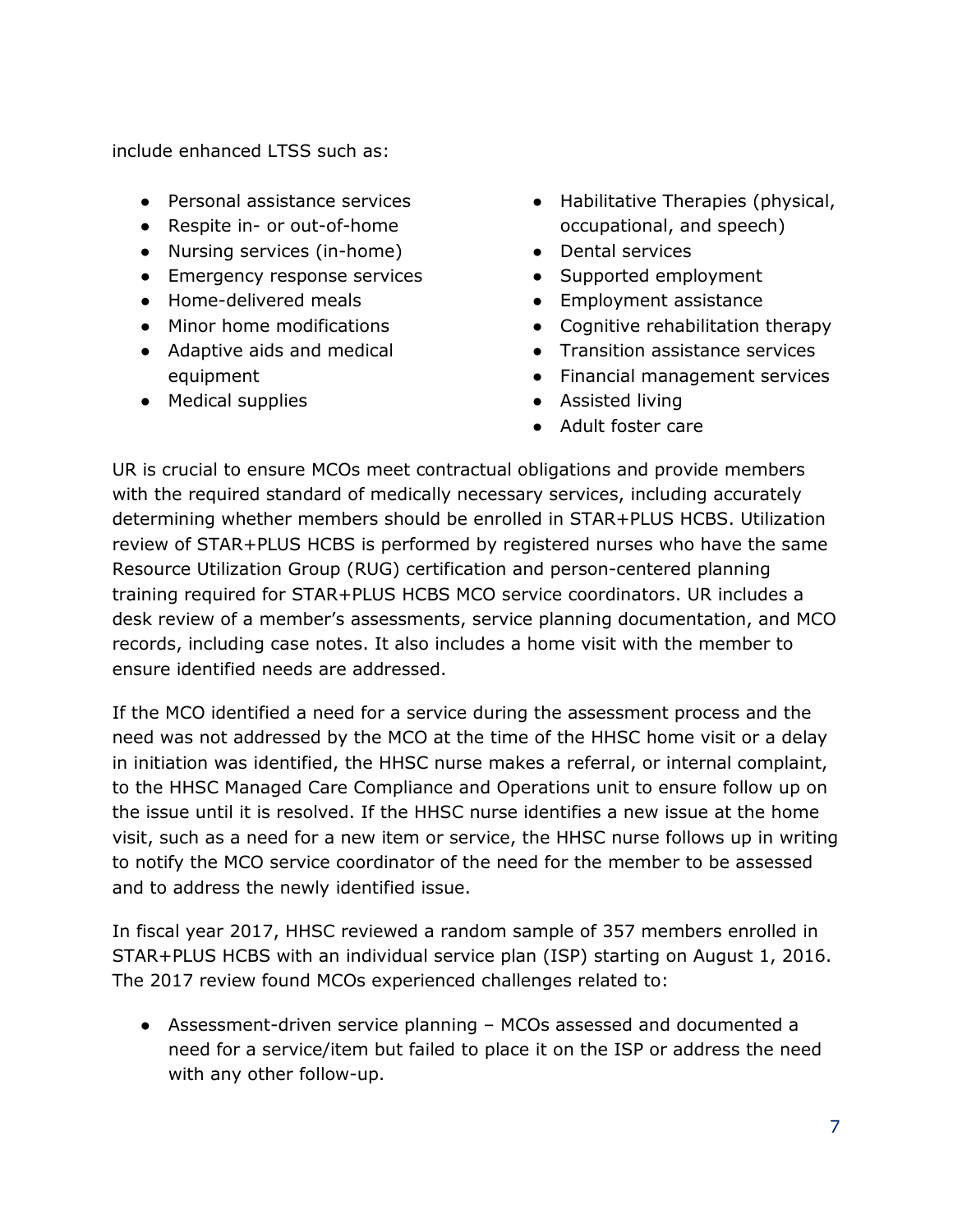- Follow-up MCOs identified a need for a service/item and placed on the ISP for authorization but failed to follow-up and initiate services.
- Coordination for dual-eligible members MCOs assessed and documented a need for a service/item that could be available through Medicare and failed to coordinate and/or document attempts with Medicare contractors to provide services to the member, as outlined in HHSC contracts with MCOs.

Following the 2017 review and subsequent report, HHSC took contractual actions against all STAR+PLUS MCOs. Liquidated damages were assessed for all five MCOs and four MCOs were placed on corrective action plans<sup>[4](#page-8-0)</sup> (CAPs) to identify the root cause of the issues and processes to remedy them. Four of the MCOs were cited for a combination of failure to provide a covered service, failure to provide an administrative service, and/or failure to meet contractual assessment timeframes; one was only cited for failure to meet contractual assessment timeframes. HHSC reviewed and approved the MCOs' interventions and corrective actions related to each area of non-compliance. MCOs under CAPs began to address identified issues in fiscal year 2018 and remain on CAPs until the MCO demonstrates, to the satisfaction of HHSC, the remediation of issue(s).

1

<span id="page-8-0"></span><sup>4</sup> Corrective action plan means the detailed written plan that may be required by HHSC to correct or resolve a deficiency or event causing the assessment of a remedy or damage against MCO.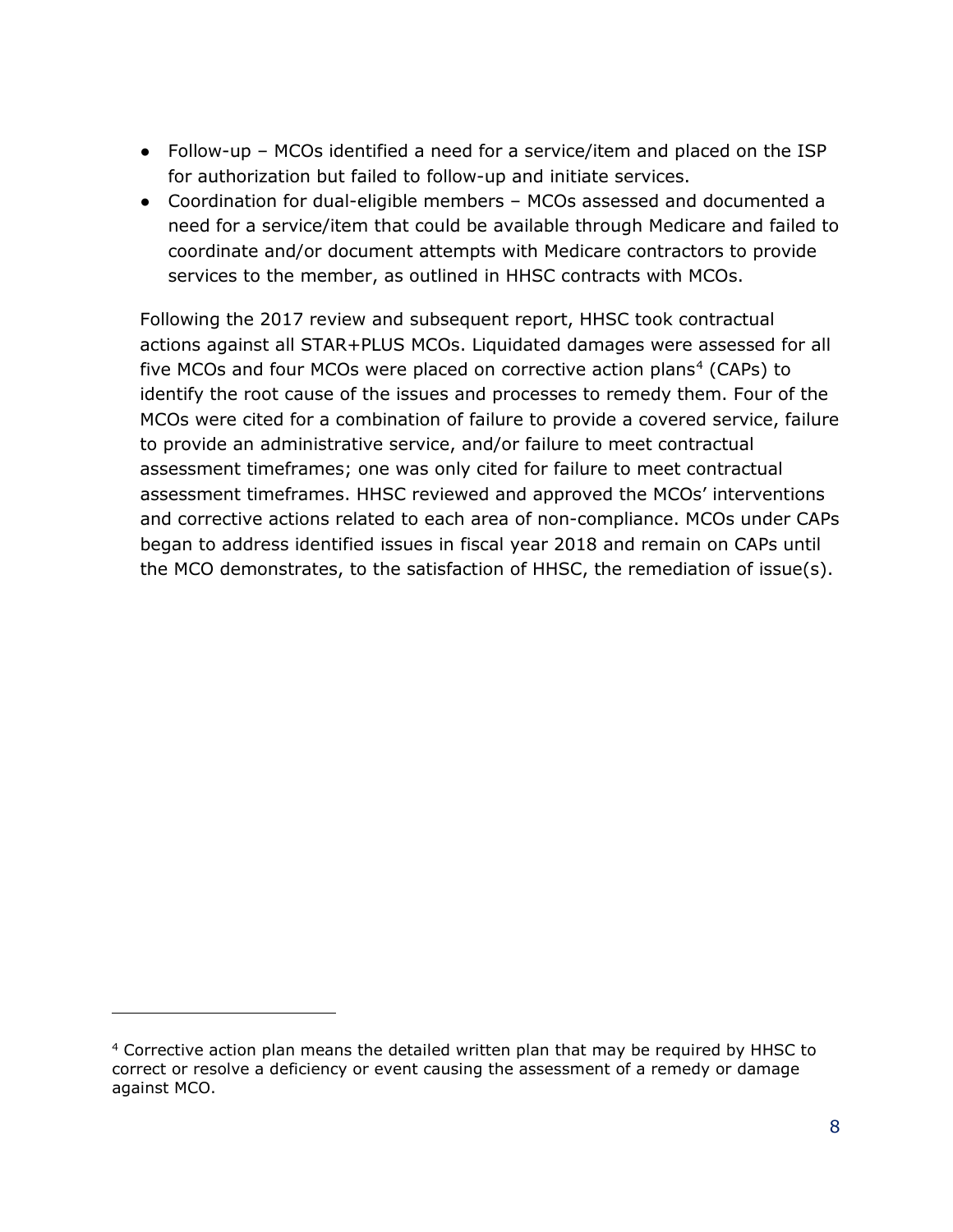# <span id="page-9-0"></span>**4. Fiscal Year 2019 HCBS Utilization Review Activities**

In fiscal year 2019, HHSC conducted a review of the STAR+PLUS HCBS program using the same sample criteria that was used in fiscal year 2017. The sample criteria focused on access and provision of skilled nursing services and DME. This approach allowed HHSC to follow-up on the CAPs that resulted from the 2017 review to identify if the interventions implemented by the MCO corrected the noncompliance, which HHSC was not able to do during the 2018 review due to the timing of the CAP approvals. The review consisted of initial assessments and reassessments using a statistically valid random sample at the program level of 355 members with an ISP start date of December 1, 2018.

Desk reviews and home visits for 2019 took place between March and June of 2019 and were conducted by 36 nurses. HHSC had several new nurses join the review team during this time. HHSC requires significant training before a nurse may conduct a review independently. After agreement from the member, new nurses were paired with experienced nurses to complete their training.

Throughout the review period, HHSC meets with the MCOs on a quarterly basis to communicate the results of the reviews and provide technical assistance to facilitate improvement. Following these meetings, MCOs have a deadline of two weeks to submit additional documentation to rebut identified issues and any documentation submitted within the allotted timeframe is reviewed by HHSC staff. Based on the review of the documentation, HHSC may adjust the findings and/or make recommendations for policy changes.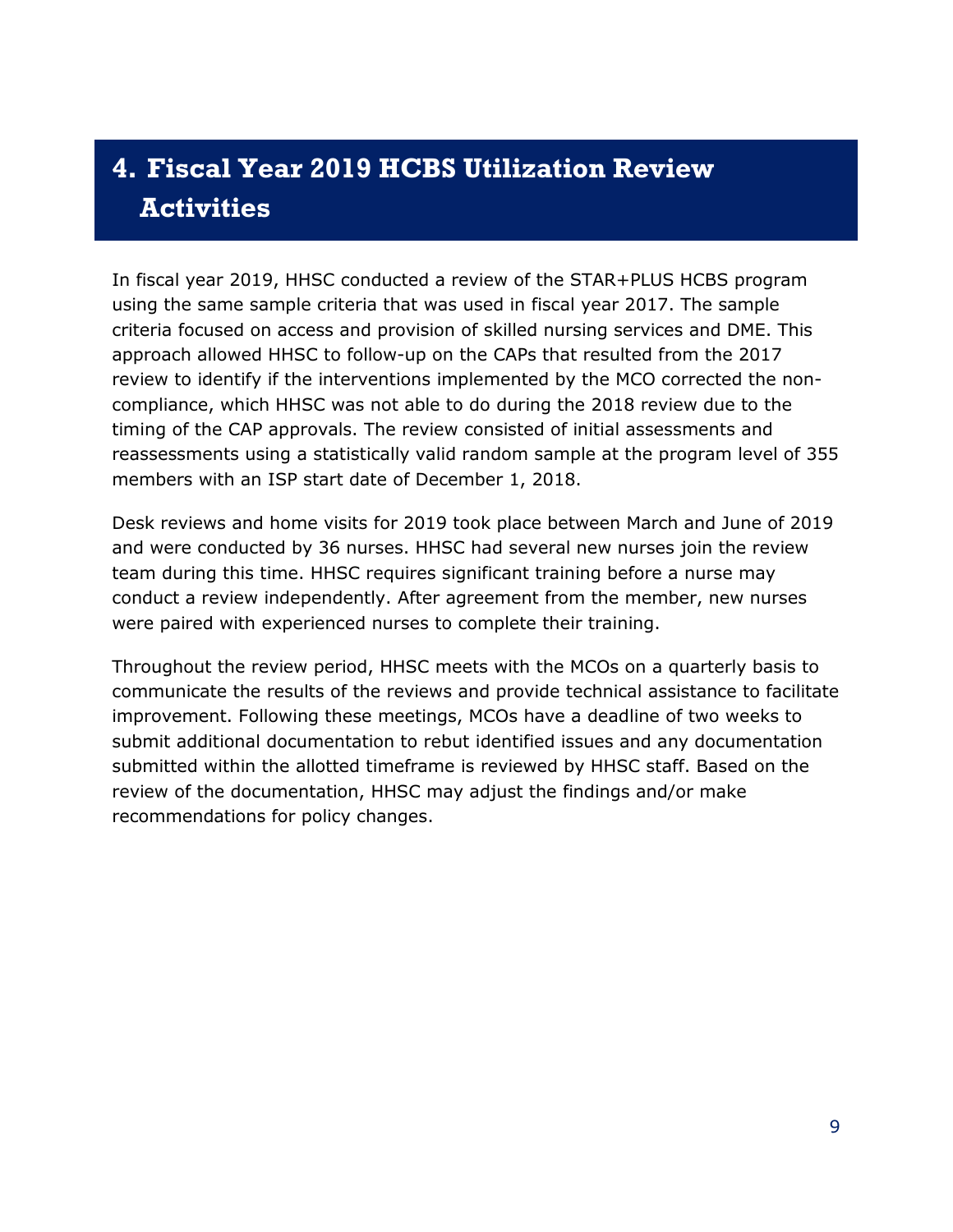### <span id="page-10-0"></span>**5.Utilization Review Findings**

UR findings from fiscal year 2019 are discussed below. It is important to note the fiscal year 2019 HCBS review was conducted as a follow-up to the fiscal year 2017 HCBS review to evaluate if the interventions implemented by the MCOs corrected the previous areas of non-compliance.

### <span id="page-10-1"></span>**Assessment-Driven Service Planning**

Assessment-driven service planning determines the appropriateness of an individual's placement in STAR+PLUS HCBS. Eligibility for STAR+PLUS HCBS requires an individual be financially eligible, meet the level of care requirements for admission into a nursing facility, and have a documented need for at least one HCBS service.

For purposes of assessing compliance with contractual requirements, HHSC reviewed the presence of a rationale to justify the need for at least one HCBS service for the member. HHSC nurses reviewed MCO assessment and service planning documentation as well as case notes to identify whether a member's assessment documented an unmet need that could only be addressed by STAR+PLUS HCBS.

Findings of the 2019 HCBS review revealed improvement by all MCOs in meeting the STAR+PLUS HCBS program eligibility criteria of documenting a justification for at least one waiver service, as required by contract. In the 2017 review, all but two MCOs were performing above 80 percent. As noted in Chart 1, findings of the 2019 review indicate that all MCOs are performing above 80 percent, with an average performance of 97.35 percent.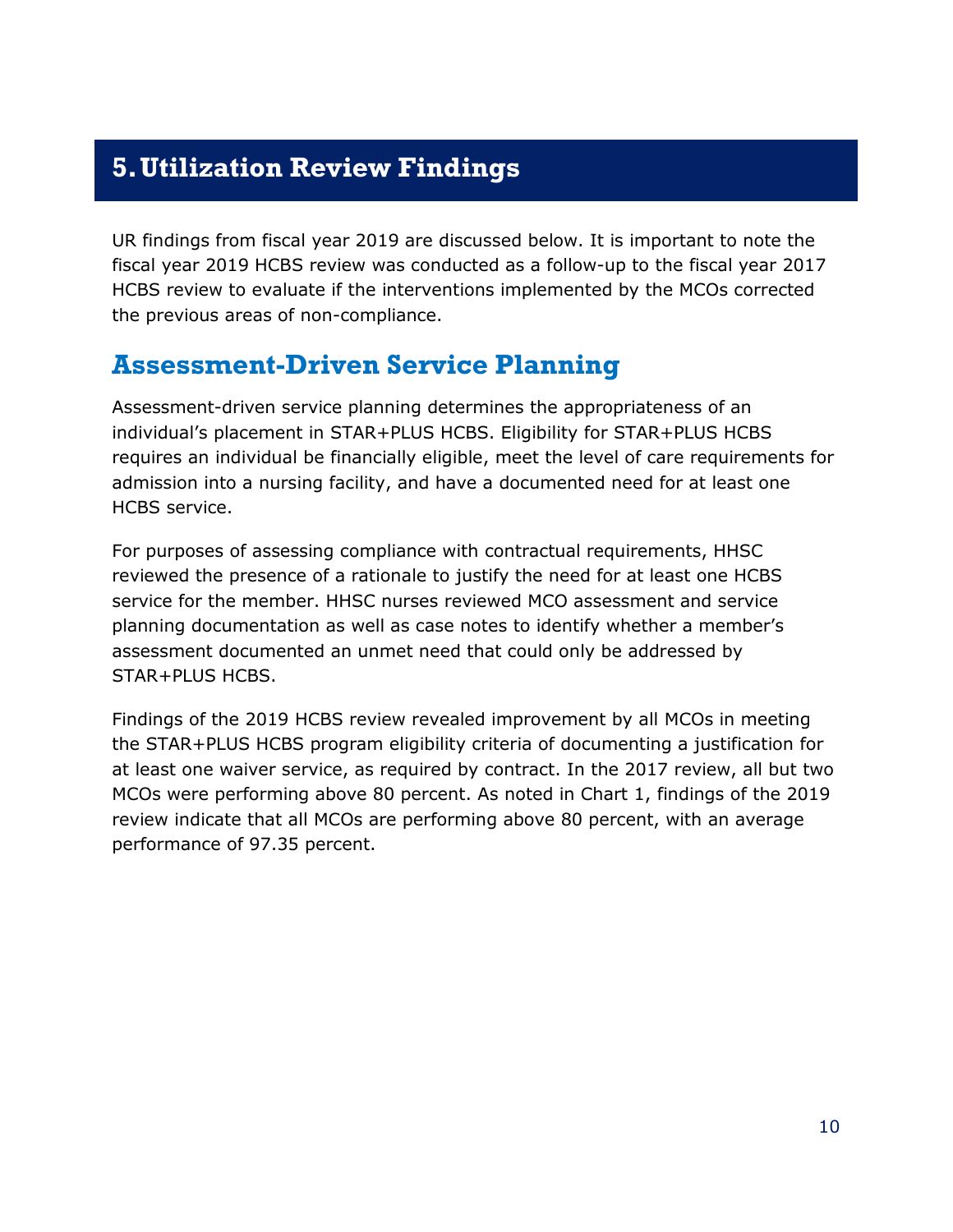

**Chart 1. Percent Meeting Standard**

### <span id="page-11-0"></span>**Conducting Assessments**

The MCO service coordinator is responsible for the development, maintenance, and revision of an assessment-driven ISP to meet the needs of each member. Development of the ISP is a holistic nursing process which includes standardized assessments, an interview with the member/authorized representative and member's informal supports, and a thorough investigation of available resources. Accurate completion of STAR+PLUS HCBS forms guides the process and documents the planning steps. HHSC evaluates the MCO's conduct of assessment through a desk review of the MCO's service coordination documentation.

In the fiscal year 2017 review, HHSC reviewed multiple forms as part of one performance measure. Based on the 2017 findings, HHSC removed some of the forms that were reviewed in 2017, resulting in a revised performance measure for fiscal year 2019. The 2019 HCBS review revealed compliance by all MCOs in the completion of the contractually required assessments and service planning documents and forms, with an average performance of 96.90 percent for all five plans.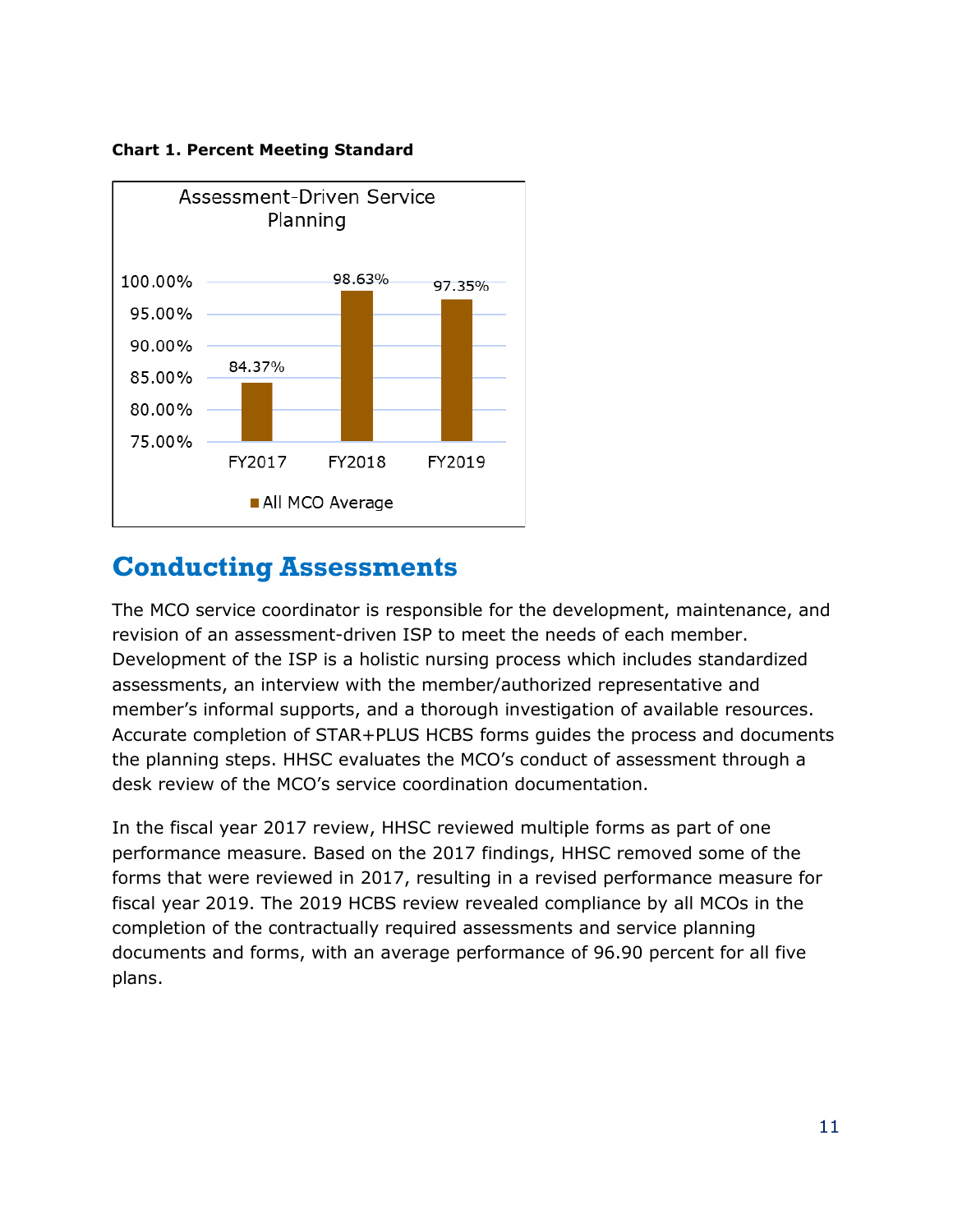## <span id="page-12-0"></span>**Timeliness**

HHSC sets forth specific timeframes for the completion of assessment activities in STAR+PLUS contracts to ensure timely access to necessary services. Individuals released from an interest list or requesting assessment for the HCBS program must have all assessment activities completed within 45 days of request. MCOs must have all reassessment activities completed no earlier than 90 days and no later than 30 days before the previous ISP expires. Chart 2 shows MCO performance in completion of both initial assessments and reassessments. Assessment activities may be delayed for justifiable reasons including difficulty obtaining a physician signature (required for initial eligibility for the program), the availability of a member or their representative, or a request from the member for a later assessment date.

#### **Chart 1. Percent Timely**



For 2019 reviews, HHSC not only looked at timeliness, but also whether the MCO documented a legitimate reason for a delayed assessment and service plan development. If the documentation provided explained why a timeframe was not met, HHSC considered the documentation as meeting the standard of timeliness. For example, for an initial assessment, a physician must sign a form agreeing the member requires nursing facility or alternative community-based services. If the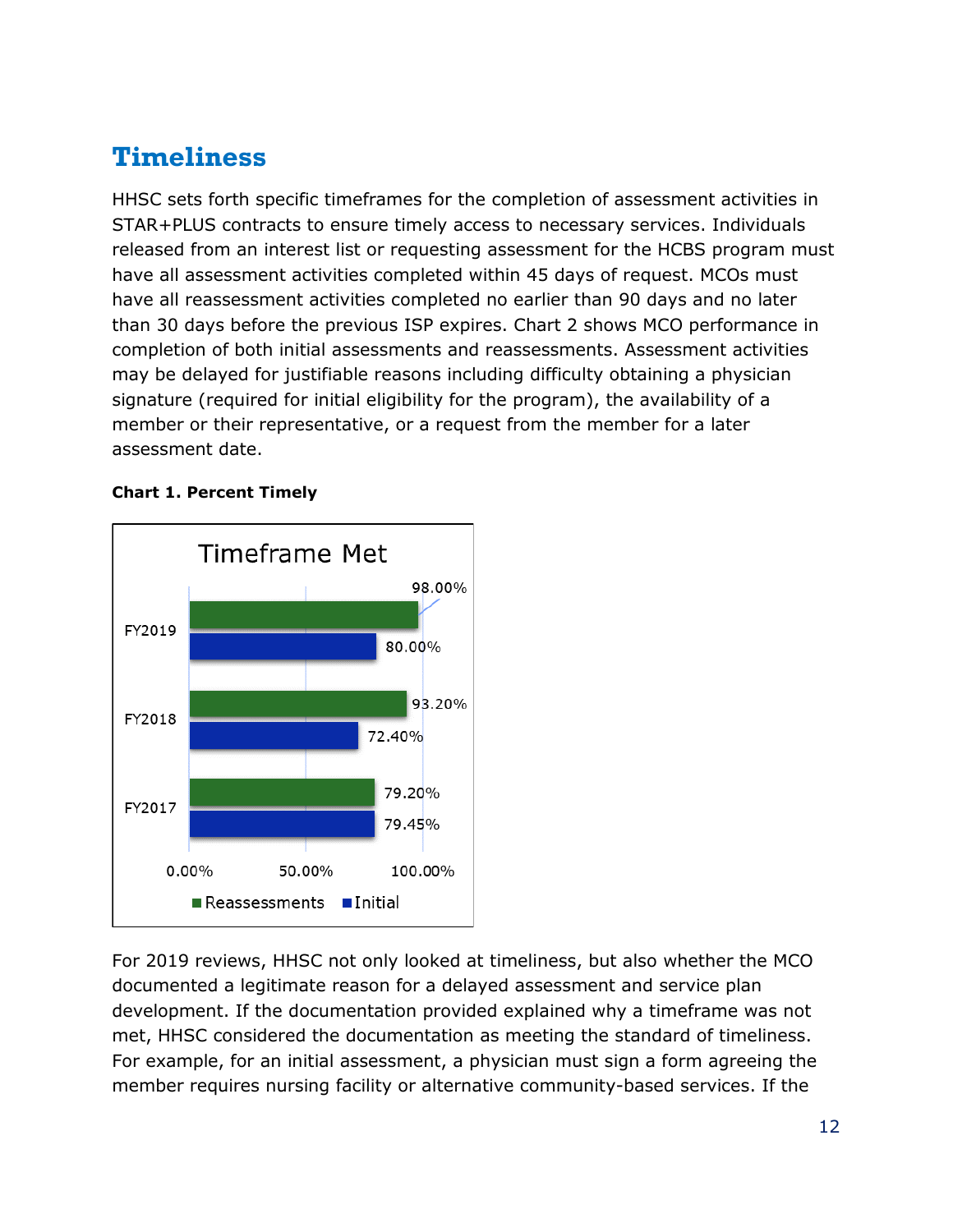MCO documented issues obtaining the physician's signature and the efforts to obtain the signature, HHSC did not consider this a failure to meet contractual timeframes. In fiscal year 2018, MCO compliance with timeliness of completing both assessments and reassessments was 82.80 percent. Table 1 shows the fiscal year 2019 performance for all MCOs.

| <b>Assessment Type</b> | <b>Number of</b><br><b>Members</b><br><b>Reviewed</b> | <b>Timeframe Met</b> | Timeframe not<br><b>Met</b> |
|------------------------|-------------------------------------------------------|----------------------|-----------------------------|
| <b>Initial</b>         | 55                                                    | 80.00%               | 20.00%                      |
| Reassessment           | 300                                                   | 98.00%               | $2.00\%$                    |
| Total                  | 355                                                   | 89.00%               | 11.00%                      |

MCOs are also required to meet timeliness standards with respect to service coordination follow-up after the initiation of HCBS services. The service coordinator must contact the member no later than four weeks following the start of the service plan to determine whether the services identified in the ISP are in place. HHSC verifies compliance with these contractual requirements through a desk review of the MCO's service coordination documentation.

MCOs' approach to this requirement vary considerably. One MCO has a dedicated team conducting the four-week follow-up and another MCO has service coordinators following up one week after the ISP start date and then again four weeks after the ISP start date. MCOs use reports for tracking when the calls need to take place. Within MCOs, the quality of documentation varies from service coordinator to service coordinator. For fiscal year 2019, the requirement to conduct and document a four-week follow-up call continues to be an area of concern with only two of the five MCOs performing above 80 percent. The two most common issues with this requirement are that the documentation provided does not show that a call was made, and the call does not document that all services are in place. The state overall average for this performance measure was just over 50 percent.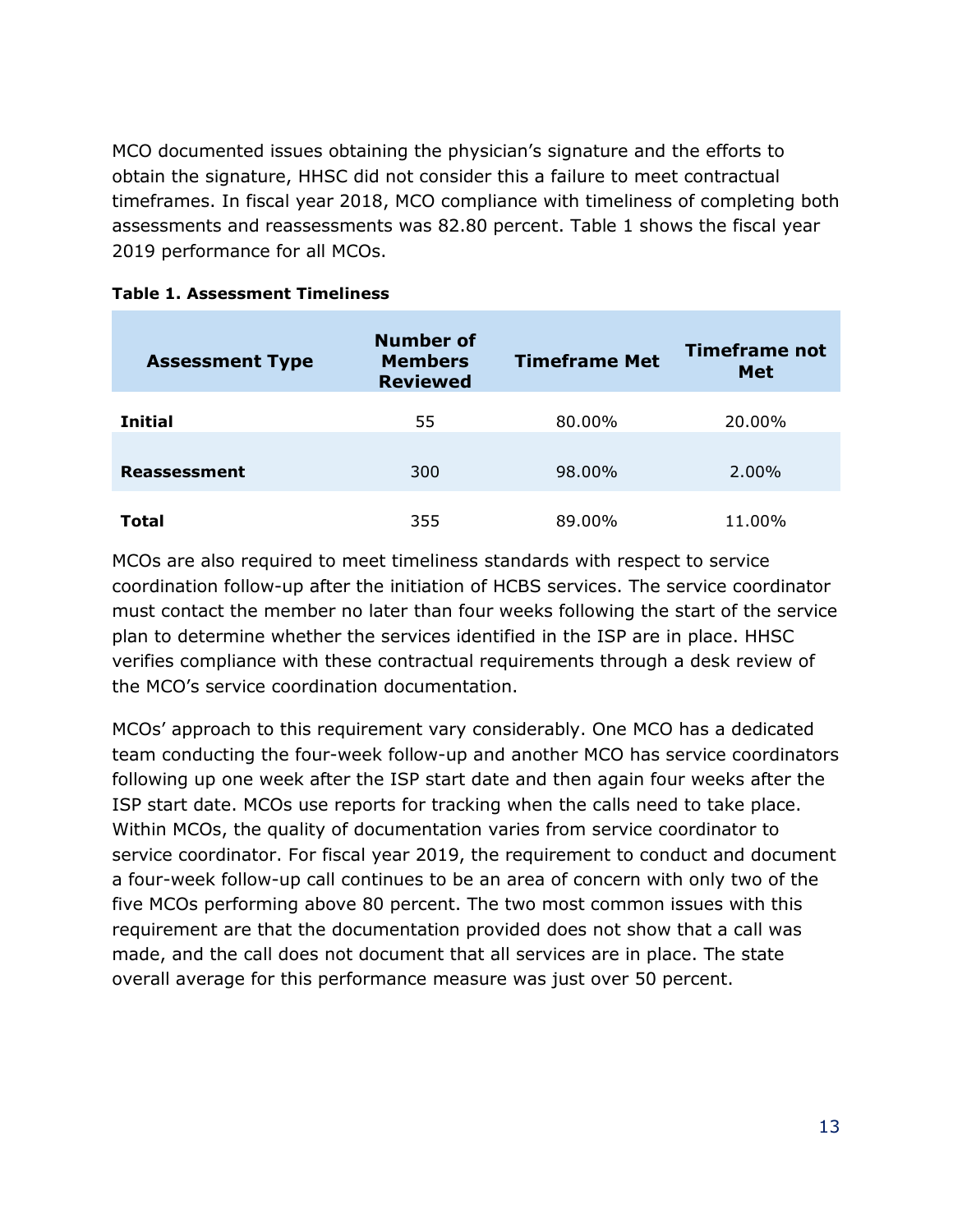## <span id="page-14-0"></span>**Referrals**

Upon identification of an issue related to access to care or member health and safety, an HHSC nurse makes an internal complaint, or referral, to the HHSC Managed Care Compliance and Operations unit for resolution of identified issues. This process ensures an issue is logged as a complaint, tracked, and resolved to the member's satisfaction. There are two categories of referrals: access to care and health and safety.

In fiscal year 2017, referrals were made for 74 of the 358 members sampled. In fiscal year 2018, HHSC conducted a targeted review of members in the highest resource utilization groups (RUGs). This population has complex care needs and higher needs than members in the lower RUGs, which contributed to an increase in referrals for that year. In fiscal year 2019, referrals were made for 93 of the 355 members reviewed. Chart 3 shows the percent of referrals at the sample level for fiscal years 2017-2019.



#### **Chart 2. Percent of Referrals**

An access to care referral could be generated if the MCO did not assist a member in finding a provider, such as a dentist who could perform sedation dentistry, or if there was a delay in service initiation outside the HHSC required time frames. A referral for a health and safety issue could be generated if delay or failure to provide an item or service posed a health and safety risk for a member. For example, if a member had a documented need for a nursing service and their health and safety was at risk as a result of not receiving nursing services, a health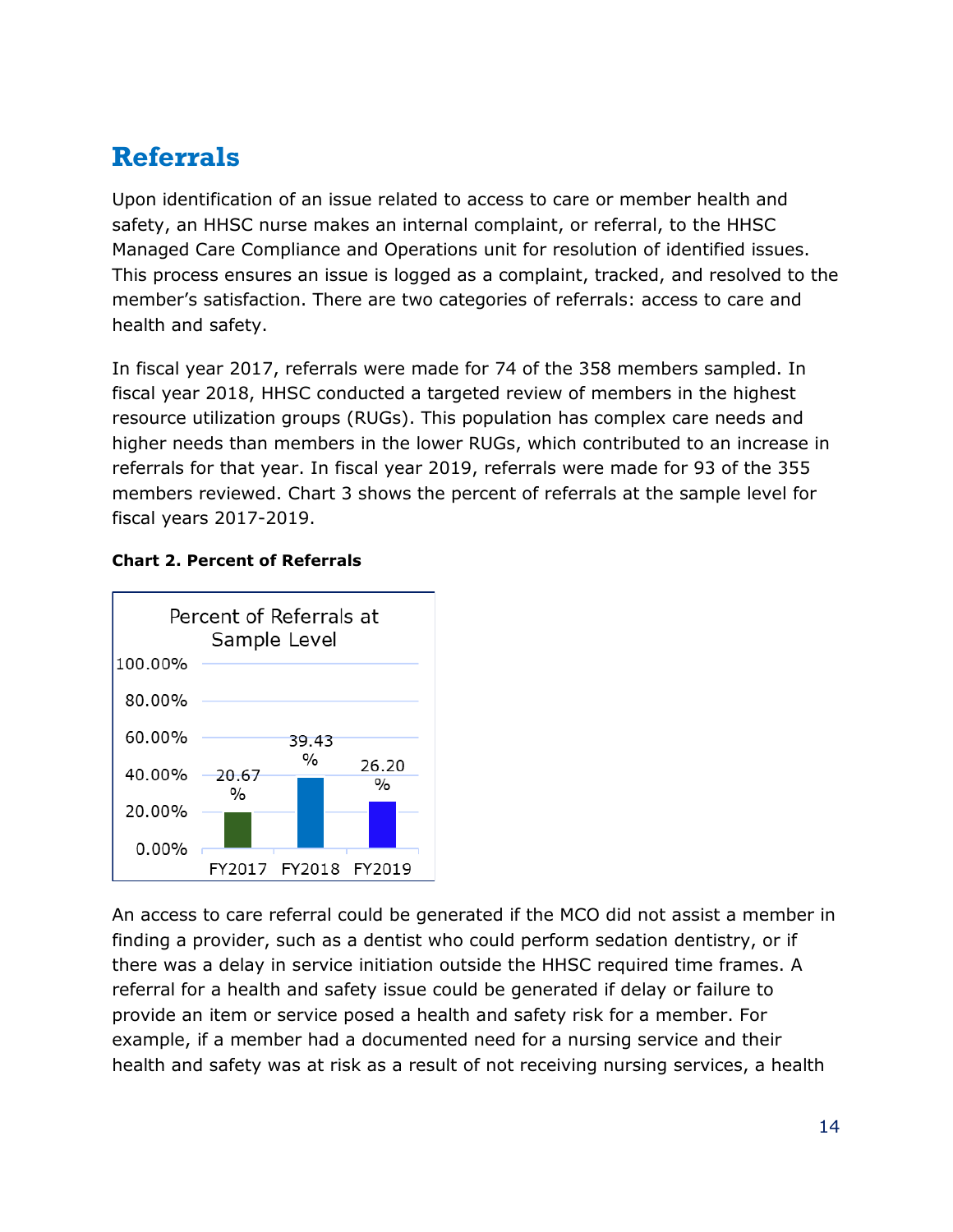and safety referral would be made. A referral would not be made if the delivery of an item or service was outside of the MCO's control and the documentation reflected it. For example, if the MCO identified a potential need for physical therapy, but the member's physician did not agree and would not sign orders for physical therapy, HHSC would not make a referral to MCCO.



**Chart 3. Number of Referral by Type and Year**

Beginning with fiscal year 2018 reviews, HHSC implemented an internal process improvement which included quality assurance (QA) reviews of all sample member cases. Analysis is performed to assess the accuracy of the MCO performance. This involves examining and reviewing UR outcomes to determine compliance with program regulations, internal policies and procedures, state and federal statutes, identifying inaccuracies, and correcting such inaccuracies. As a result of the QA process, an increase in access to care issues were identified in fiscal year 2019, as shown in Chart 4. The increase in access to care referrals, as well as the decrease in health and safety referrals, are attributed to the internal process improvements implemented by HHSC. HHSC has worked with the MCOs to resolve the complaint to member satisfaction; however, the resolution will not prevent HHSC from enforcing contract actions related to referrals.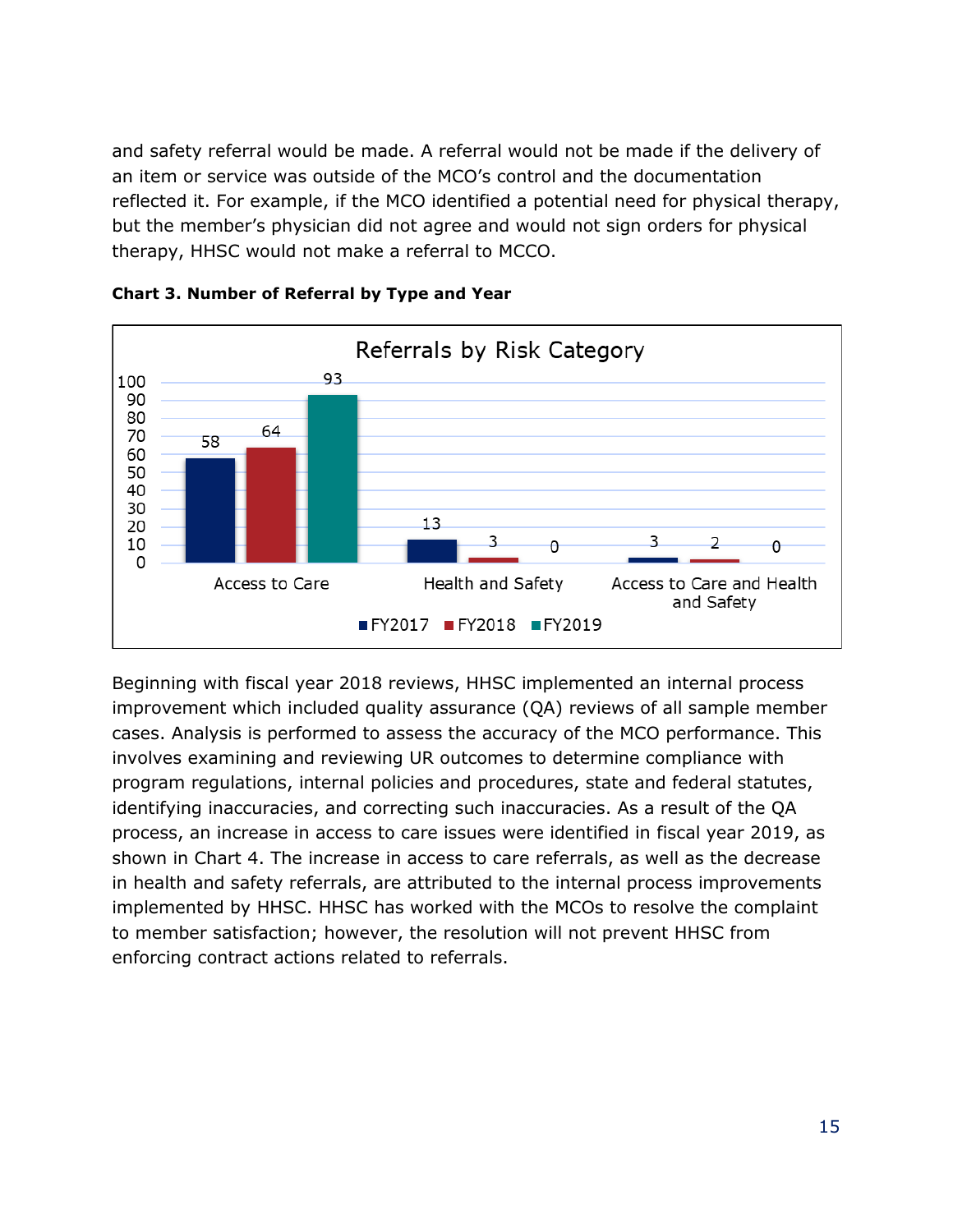# <span id="page-16-0"></span>**Summary of 2017 CAP Follow-Up**

The fiscal year 2017 UR review process resulted in contract remedies to four of the five STAR+PLUS MCOs. Contract remedies, including liquidated damages, were based on review outcomes.

HHSC reviewed and approved the corrective action plans in late fall of 2018. Due to implementation date and timeframe of review, some interventions were not implemented, and the impact of these interventions was not evident in the 2019 HCBS review.

The MCOs have addressed some areas of non-compliance within the CAP; but MCOs should continue to address issues of non-compliance with access to care referrals related to follow-up, assessment-driven service planning, and coordination for dual eligible members. HHSC will utilize appropriate contractual remedies for each MCO to address their specific incidences of non-compliance.

The 2019 review shows improvement; however, some MCOs have low performance on MCO-specific performance measures related to the timeliness of initial assessments and the four-week follow-up call to ensure services are initiated timely. Performance below the 80 percent benchmark in these areas may have contributed to the access to care referrals. HHSC will review the MCOs policies and procedures related to these areas and provide technical assistance to the MCOs to help address these issues.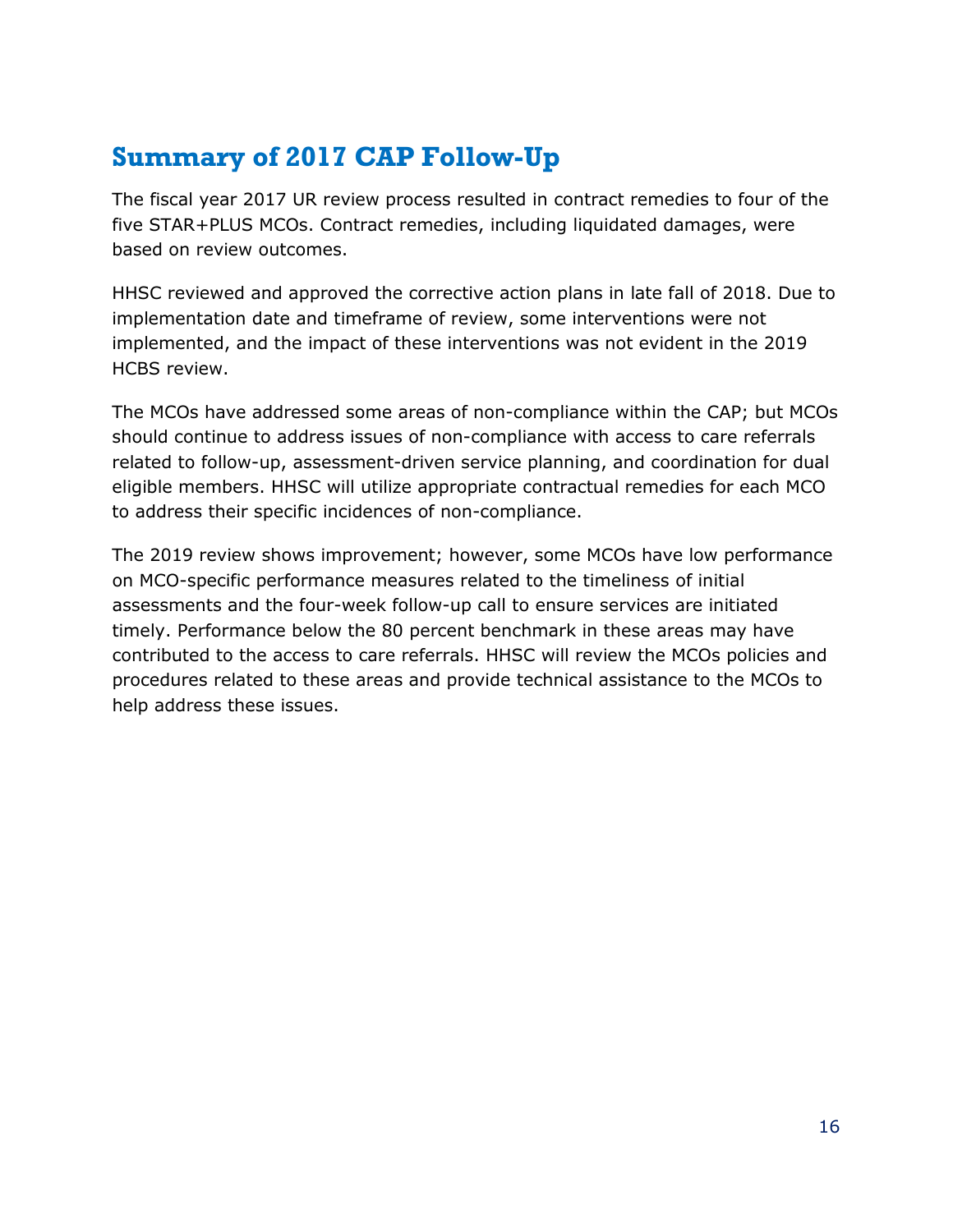## <span id="page-17-0"></span>**6.Recommendations**

HHSC recommends the following to continue improving efficiency in the program:

- HHSC will provide technical assistance and education to MCOs who have open CAPs, which includes educating MCOs in program policies, services and processes to facilitate the creation and implementation of training and new processes that will allow for improvement in areas of non-compliance.
- MCOs should review the findings of all performance measures, perform a root cause analysis and implement interventions to correct any identified issues.
- HHSC will develop strategies to allow for expanding the scope of future reviews.
- HHSC will review agency policies and guidance to ensure clear guidance for MCOs to operationalize in the delivery of services.
- HHSC will develop tools and training protocols for staff conducting utilization reviews to enhance interrater reliability and improve knowledge base.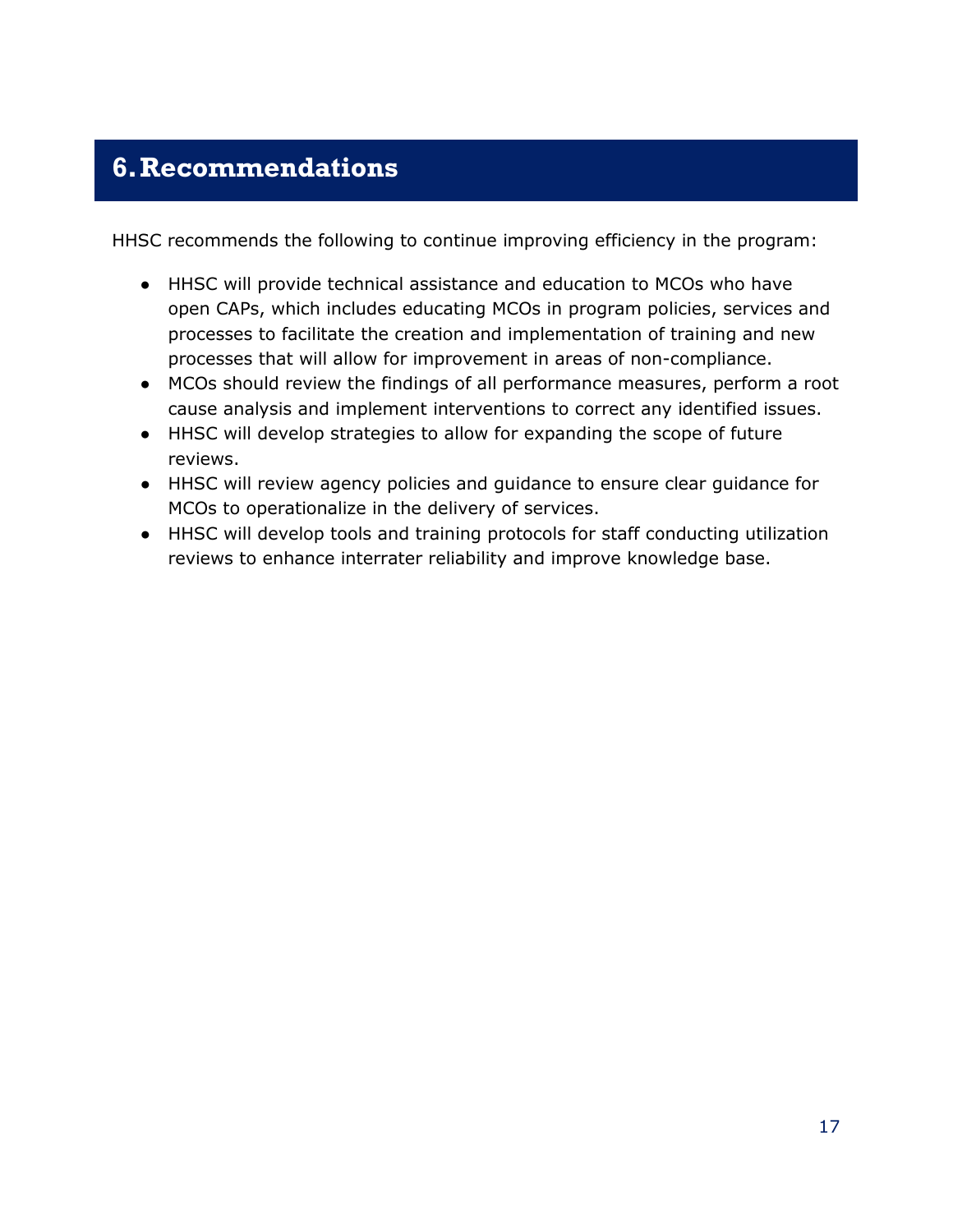### <span id="page-18-0"></span>**7.Conclusion**

Fiscal year 2019 UR reviews showed improvement from the 2017 findings. As illustrated by the Chart 5, MCO performance in the areas of conducting assessments, assessment-driven service planning and timeliness of assessments is well above the 80 percent benchmark. However, there are continued issues with the MCO follow-up to ensure that items/services authorized are provided timely according to contract requirements.



#### **Chart 4. 2019 All MCO Results**

As noted in the recommendations. HHSC provides technical assistance and education to the MCOs, and reviews agency policies and guidance to ensure clear guidance for MCOs to operationalize in the delivery of services. The combined efforts of HHSC and the MCOs should result in improved performance in the next fiscal year review. HHSC continues to refine procedures and protocols related to reviews of MCOs delivering HCBS services. Increased frequency of reports and the information contained within the reports has been well-received by MCOs and allows for meaningful, continuous conversations about issues with the program in general and issues specific to an MCO. HHSC meets with the MCOs on a quarterly basis to review findings and provide technical assistance, including clarifying contract and policy language as needed, to facilitate improvement. HHSC has also implemented a rebuttal process that allows MCOs the opportunity to present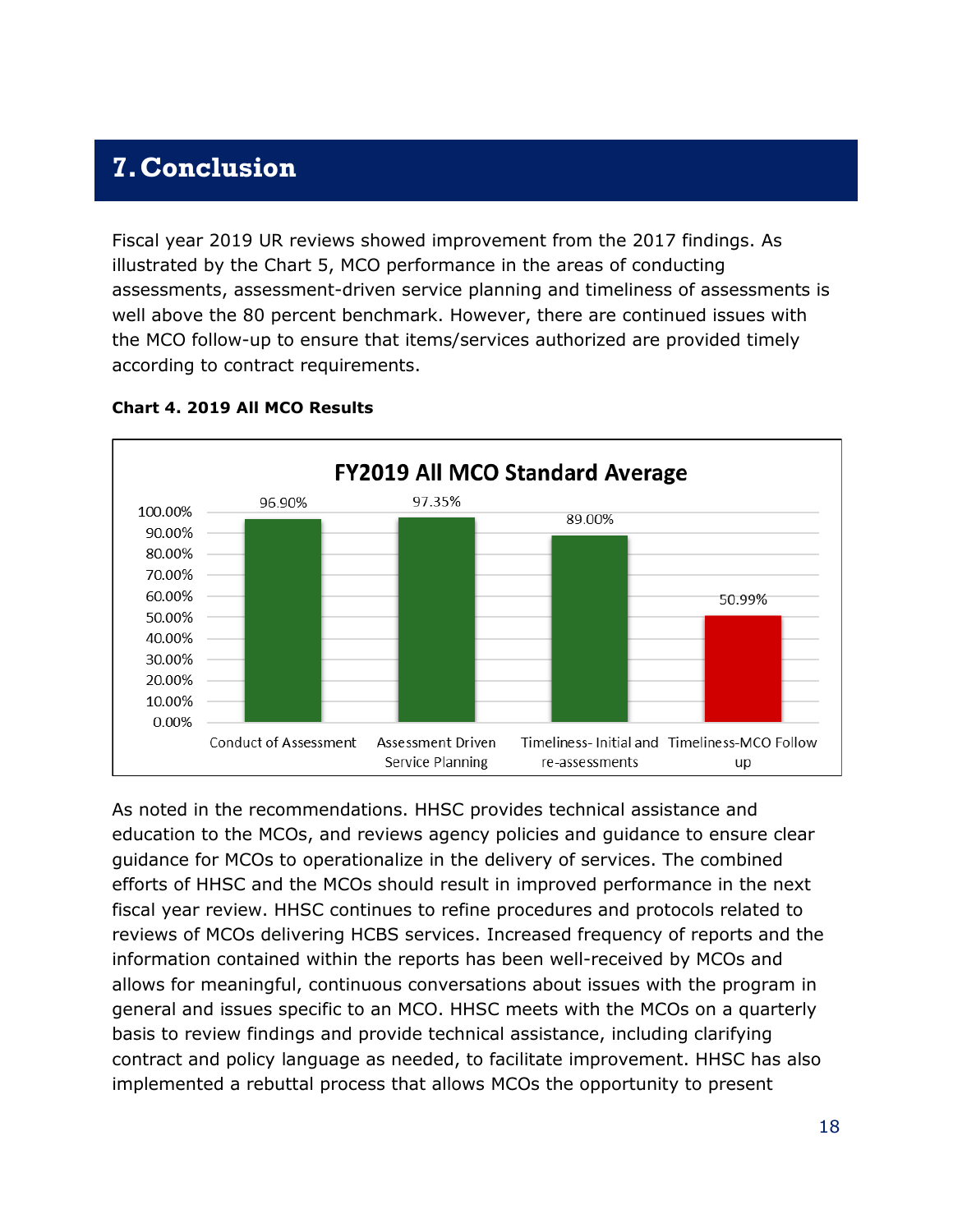information after each meeting to ensure the review findings are accurate. Additionally, HHSC continues to provide clarification to the MCOs on identified issues to ensure improvement in the delivery of services to members.